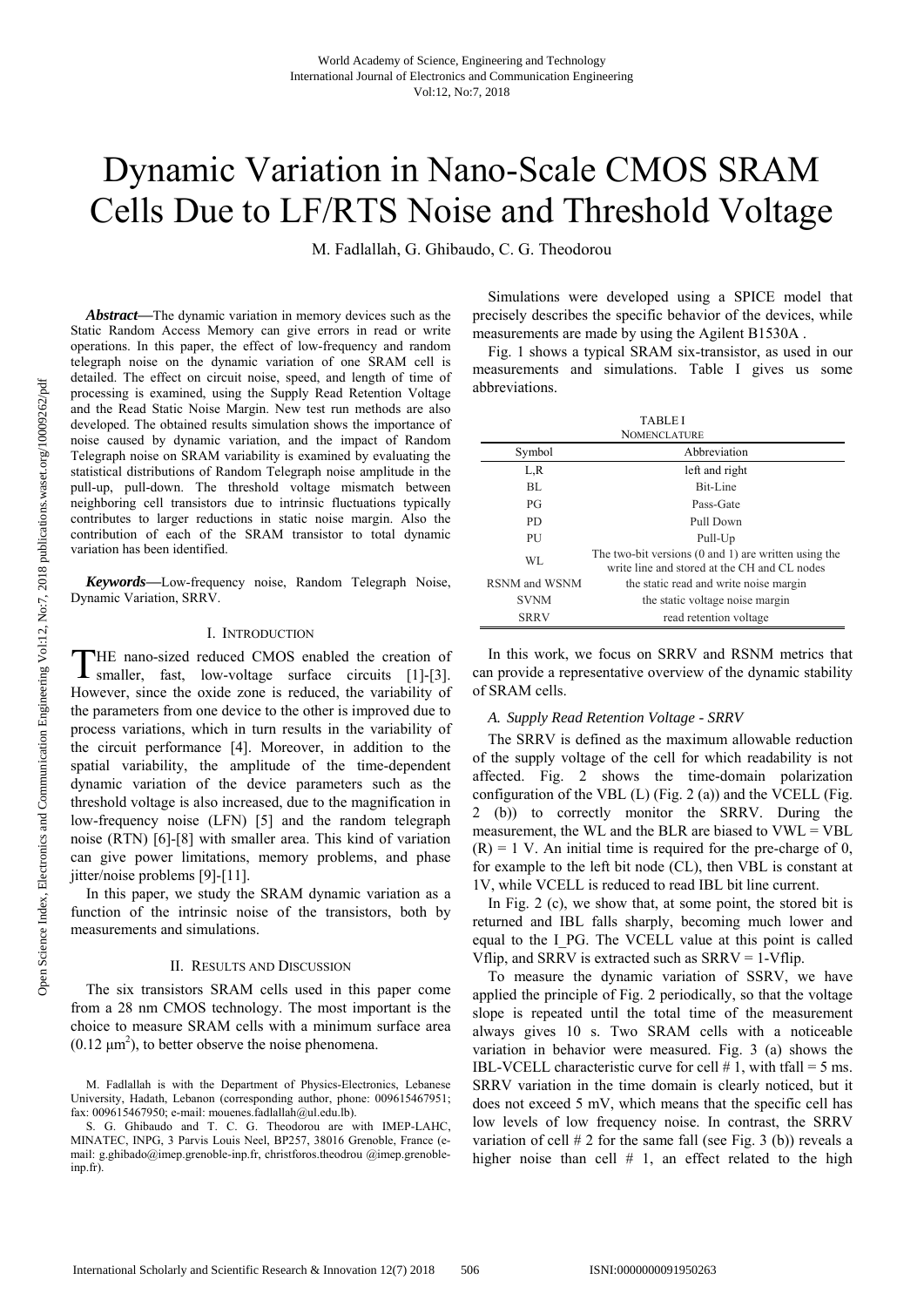variability of CMOS noise at the nanoscale [12]. In addition, some curves do not fit with the rest due to TN noise.



Fig. 1 Typical SRAM cell schematic: R stands for Right, L for left, PU for pull-up, PD for pull-down, PG for pass-gate, BL for bit-line and WL for word-line



Fig. 2 Setup for measuring the Supply Read Retention Voltage: (a) Bit-line voltage and (b) Cell supply voltage versus time. (c) Measured SRAM cell bit-line current versus cell supply voltage: the supply read retention voltage is extracted as the difference between power supply (1 V) and data flip voltage  $V_{\text{flip}}$ 

To check this hypothesis, we do a much faster measurement on cell 2 with tfall = 5 μs. The results are presented in Fig. 3 (c). It is to be noticed that we have two set of curves with discrete mean values of the IPG, showing that a transistor in the cell has a higher RTN amplitude. The comparison between Figs. 3 (b) and (c) show, on the one hand, the importance of the measurement speed for the detection of the RTN of a circuit and, on the other hand, the dependence of the SRRV on the speed operating a circuit.

In order to better estimate the SRRV dynamic variation by comparison with cell-to-cell variations due to a threshold voltage difference, an IBL-VCELL Monte Carlo simulation was developed for 100 cells by taking into account typical values of  $\sigma$  ( $\Delta Vt$ ) for this technology [11]. As shown in Fig. 4, the cell-cell SRRV variability is significantly higher than the single-one dynamic variation measured in Fig. 3 (c). Also, note that dynamic variations can reach about 10-20% of local mismatch variations, which underlies the importance of the dynamic variation phenomena. In order to further monitor the impact of noise level and operating speed on the SRRV dynamic variation, we do a series of IBL-VCELL simulations, a portion of which is illustrated in Fig. 5. The LFN level of the transistors was controlled by the SVfb flat-band voltage fluctuations which express the level of flicker noise due to entrapment-trapping of the carriers in the oxide traps [5], through (1):



Fig. 3 Measured SRAM cell bit-line current versus cell supply voltage for three different cases: (a) Cell #1: low noise level, (b) Cell #2, slow ramp: higher noise level and strange behavior, (c) Cell #2, fast ramp: higher noise level and clear presence of RTN



Fig. 4 Monte-Carlo simulation of the bit-line current versus cell supply voltage taking into account the threshold voltage mismatch

$$
S_{Vfb} = \frac{q^2 \lambda k T N_t}{W L C_{ox}^2 f^{\gamma}}
$$
 (1)

where  $\lambda$  is the tunneling constant in the dielectric, Nt the slow oxide trap densitiy, Cox the gate oxide capacitance per unit area, kT the thermal voltage and f the frequency.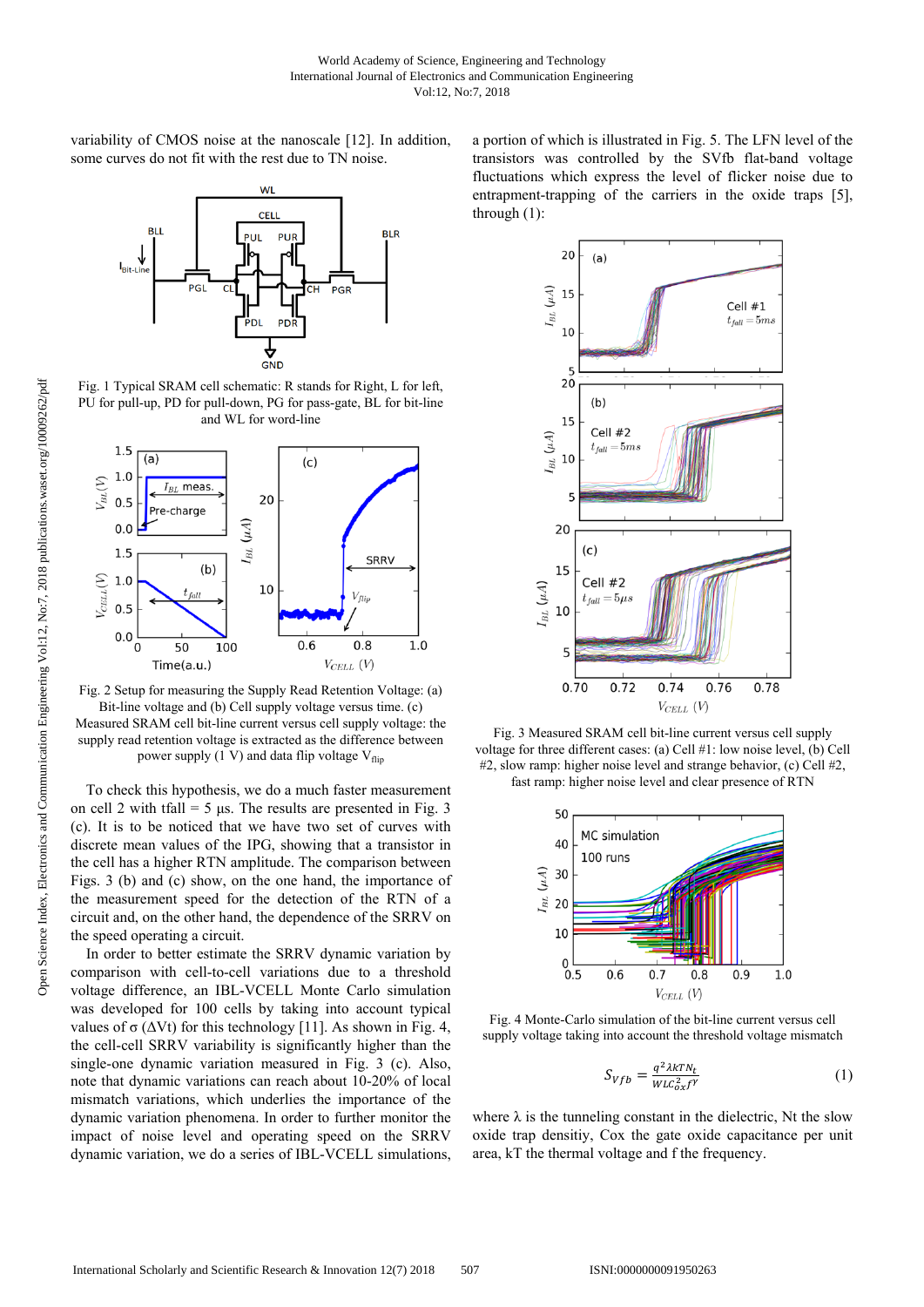

Fig. 5 Periodic transient noise simulation results of the bit-line current versus cell supply voltage for four different configurations: (a) Reference simulation, (b)  $S_{Vfb}^*$  100, (c)  $t_{fall} / 1000$ , (d)  $t_{stop}$  \* 100



Fig. 6 Maximum variation of SRRV: (a) versus fall time of cell supply voltage ramp and (b) versus flat band voltage power spectral density

A reference simulation with  $SVfb = 10-8 V2 / Hz$ , stopping time tstop  $= 10$  ms and Vcell drop time tfall  $= 0.1$  ms is presented in Fig. 5 (a). Same to Fig. 3 (a), a small variability of SRRV can be shown. In these simulations of Figs. 5 (b), (c) and (d), only one of the three parameters has been modified to explain the influence of each separately. In Fig. 5 (b), the noise level is higher to  $SVfb = 10-6 V2$ , in concordance with the LFN variation experiments of this technology. In Fig. 5 (c), the VCELL descent time was reduced to tfall  $= 1$  µs to increase the operating speed, and in Fig. 5 (d) the simulation dwell time was increased to tstop  $= 1$  s to include the noise contribution from the lower part of the frequency bandwidth. In all cases, with respect to the reference one, a significant increase in SRRV dynamic variation is obtained. Based on the above, we conclude that the SRAM dynamic variation increases with the LFN level of the transistor and the operating speed of the circuit. The max deviation of the SRRV from its typical value is drawn against the tfall in Fig. 6 (a). From the trend of the extracted data, it may be suggested that in high speed operation (above 1 MHz) the SRRV of a single SRAM cell may decrease by more than 15 mV. This simulation was done by taking the average noise level for these transistors, that is to say  $SVfb = 10-8 V2 / Hz$ . In reality, the noise level of a small transistor can also be two orders of magnitude higher or lower, due to the improved variability of LFN [12]. In Fig. 6 (b), we can see the dramatic impact of the increase in the LFN level on the SRRV change. The reason

why there is a horizontal obtained in lower values is the presence of the thermal noise.

## *B.Read Static Noise Margin - RSNM*

The RSNM is an equally important stability metric for SRAM cells [4]. It represents the maximum tolerable DC noise voltage on each storage node before causing a loss of reading. As far as measurement is concerned, it requires a more complicated procedure, with respect to the simple one of SRRV measurement, because it requires a high-speed voltage monitoring, requires access to internal nodes and takes place in two stages. RSNM simulation, however, is much easier to perform than SRRV and can also be used to study SRAM dynamic variability behavior.

Using the same methodology for SRRV, we applied Monte Carlo simulations and mismatched periodic transient noise (PTN) to capture local and time domain RSNM variations. Fig. 7 shows a selection of simulation results above. From Fig. 7 (a), it can be seen how the RSNM can be reduced by more than 50% from one cell to another due to the difference in threshold voltage. The noise-induced dynamic variation of a single SRAM cell, on the other hand, as shown in Fig. 7 (b), can lead to a reduction in RSNM of up to 20%. For this last simulation, the noise level of the device has been increased by two orders of magnitude, in order to take into account worse scenario, which is to have a huge LFN variability or the presence of high amplitude RTN. Fig. 8 shows the dependence of the RSNM reduction (expressed as a% of the average value) on the valve. It is obvious that a single operating speed of the SRAM cell can drastically reduce the RSNM by 30%, approaching the reduction caused by local Vt variations.



Fig. 7 (a) Impact of Vt mismatch on RSNM, (MC: Monte Carlo), (b) Impact of LFN on RSNM (PTN: Periodic Transient Noise)

## III. CONCLUSION

The impact of low frequency noise of nanoscale CMOS on the dynamic operation of SRAM cells has been studied. The dynamic variation of SRRV and RSNM was used to study the effect in both the experimental and simulation aspects. SRAM dynamic variation has been found to increase with noise level and operating speed. It has also been shown that the time domain variability of high speed SRAM cells can reach levels similar to those of cell-to-cell SRAM variations due to a threshold voltage difference. Finally, each contribution of the SRAM transistor to total dynamic variation has been identified for both SSRV and RSNM.